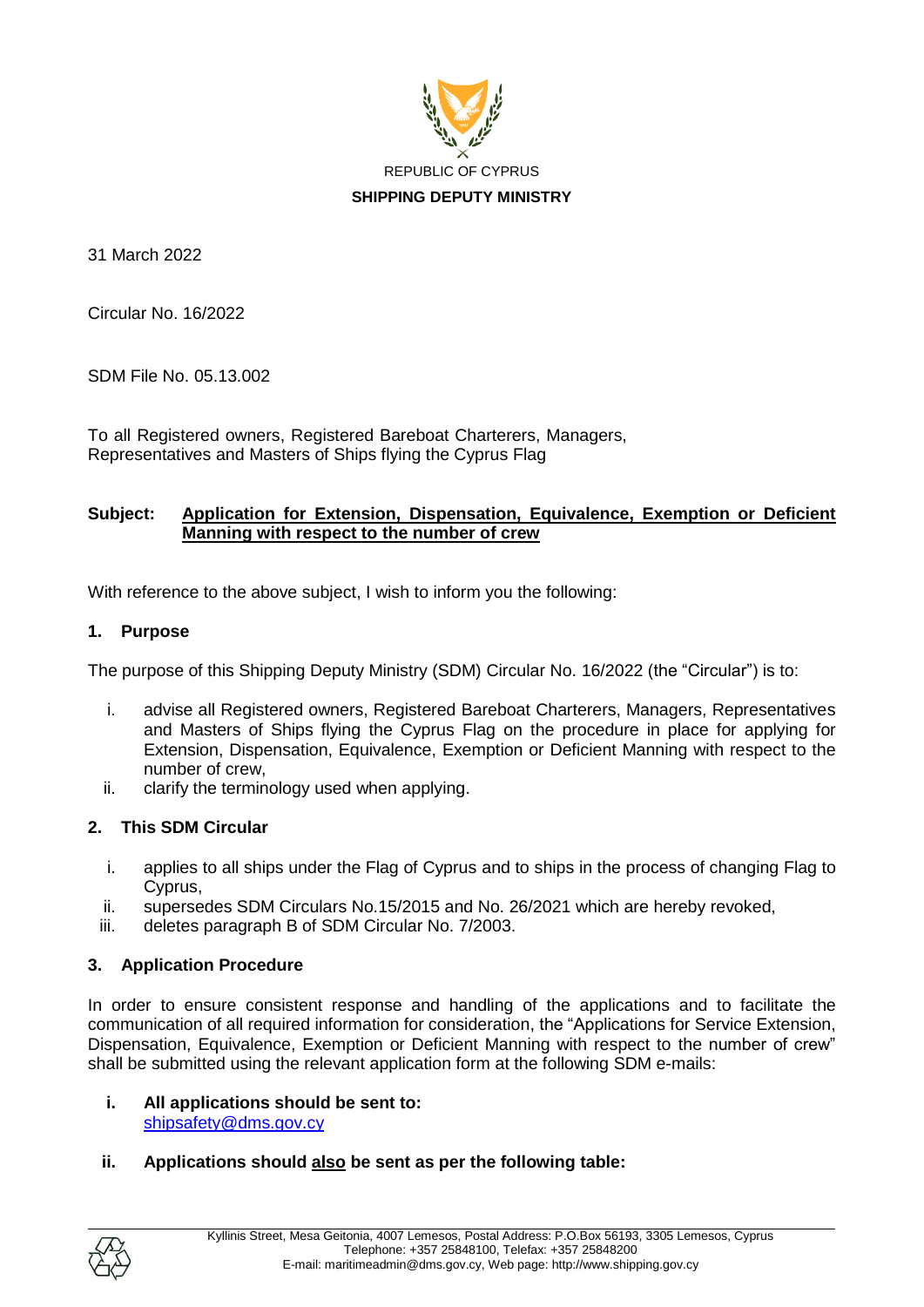| <b>Application related to:</b>                            | Send to email:               |
|-----------------------------------------------------------|------------------------------|
| Passenger Ships                                           | passengerships@dms.gov.cy    |
| <b>MARPOL and Environmental Matters</b>                   | environment@dms.gov.cy       |
| Deficient Manning with respect to the number of crew      | manning@dms.gov.cy           |
| Long-Range Identification and Tracking (LRIT)             | lrit@dms.gov.cy              |
| Maritime Labour Convention (MLC) / ILO 152                | mlc@dms.gov.gov              |
| International Safety Management (ISM) Code                | $\mathsf{ism@dms.gov.cy}$    |
| International Ship and Port Facility Security (ISPS) Code | maritime.security@dms.gov.cy |

It is recommended in order to expedite handling and response, that all applicable sections of the application to be filled with sufficient detail and accuracy.

The latest version of form "Application for Extension, Dispensation, Equivalence, Exemption, Deficient Manning with respect to the number of crew" - ΕΝ06F01.03 is available on the website of the Shipping Deputy Ministry [\(www.shipping.dms.gov.cy\)](http://www.shipping.dms.gov.cy/) in Section: Info Centre  $\rightarrow$  Forms  $\rightarrow$ Maritime Safety - Forms.

# **4. Terminology**

<u>.</u>

In order to secure consistency when referring to various cases or authorizations that can be granted by SDM the following basic definitions are established for reference when addressing such cases:

**Extension:** An Extension is a postponement of the term of validity of a Statutory certificate<sup>1</sup>, servicing interval, or Dispensation previously issued, in accordance with the provisions of the relevant Convention, due to extenuating circumstances encountered that prevent the crediting of a requisite task prior to the nominal due date. Extensions of servicing intervals in particular are referred to as "Service Extensions." Extensions are generally limited to the minimum period of time necessary for the ship to reach a port where rectification of the task can be accomplished and are also issued with time specific corrective action requirements, compliance with which, are reportable to the SDM by the expiration date.

**Dispensation:** A Dispensation is a temporary allowance granted in writing by the SDM to permit a ship to proceed without being in full compliance with a specific Convention requirement due to mitigating circumstances preventing the immediate rectification of the subject deficiency. Dispensations are issued with time specific corrective action requirements compliance with which are reportable to the SDM by the expiration date. In all cases, some measure of equivalence should be identified to be put in place and adhered to for the duration of the Dispensation Letter.

**Equivalence:** Equivalence is an equivalent arrangement which provides the same general level of safety or intent of a Convention requirement without meeting all criteria for full compliance. Such arrangements can be accomplished, either independently or in combination with, alternative equipment, additional procedures/precautions, operational restrictions, etc. Equivalences, when granted, are normally communicated to the International Maritime Organization (IMO).

**Exemption:** An Exemption is a permanent release from compliance with a Statutory Convention requirement due to the existence of specific circumstances as sanctioned by the provisions of that Convention. The Exemption Certificate is linked to, and retained with, its associated statutory

<sup>1</sup> Application for Statutory Surveys extension/postponement (such as Renewal, Intermediate or bottom Surveys) must be supported by the vessel's class and accompanied by the class's requirements for accepting the extension.